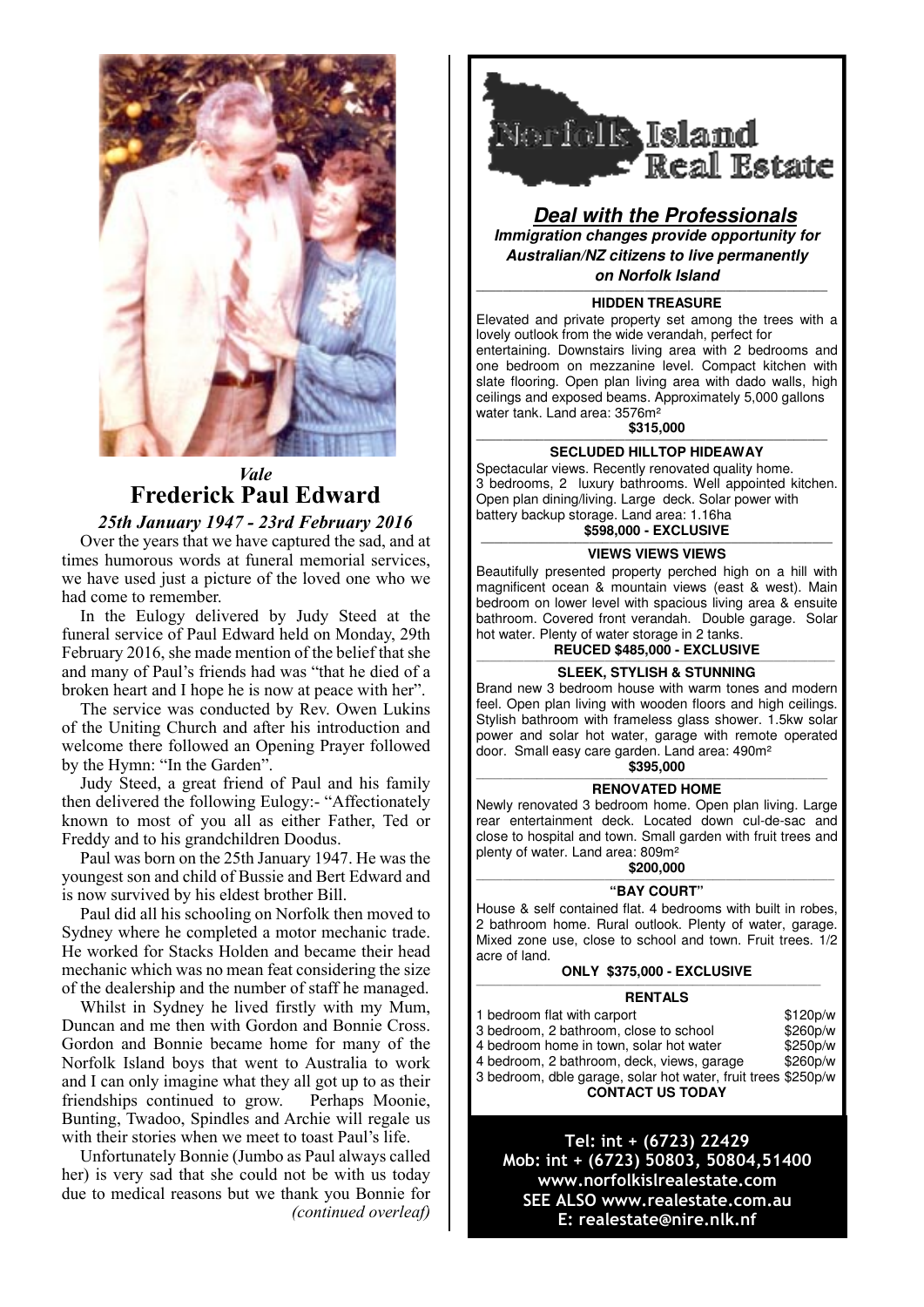## *Frederick Paul Edward - continued*

 putting up with Paul and all of them and no doubt they would have been a handful at that age

Paul's decision to move back to Norfolk was dictated by his love of family. His Mum and Dad were getting older and he wanted to be there for them. Since coming home he has been a mechanic, worked for Marie Bailey on her buses and for some years he was the Maintenance man at the Hospital. Later he started Fathers Auto Cars and had a very successful hire car business. When he sold that business he went into a cleaning business. Cleaning!!! you all say! No, not actually doing cleaning he provided cleaning supplies to businesses, holiday accommodations and to anyone that wanted to buy from him.

Paul never had a family of his own so when he married Bubba Clare in May 1985 he became a proud step father to Vince and Glenn. He became father-inlaw to Tracey and Joanne and in the ensuing years he became grandfather to James, Anna May, Amy, Will, Ben, Brooke and Claudia. They were his pride and joy and after Clare died 2 years ago it was the children having dinner with him weekly that kept him going. He missed seeing Brooke and Claudia and always made sure he saw them when he went to Australia for his check-ups.

His nieces and nephews who reside in New Zealand and Australia were another large part of Paul's life which he treasured to the day he passed over. Paul always loved their visits to Norfolk or visiting them whenever he went to New Zealand or Australia.

 I thank them all for travelling from near and far to pay their respects to their uncle especially Kevin who came all the way from Perth but had to return today on the Sydney plane.

I was going through all Paul and Clare's photos last week looking for a couple of shots to include on the order of service. OMG!!! I saw him in a tutu, wearing a Hawaiian lei and skirt, dirty dancing with Joy Booboo and lots more that are too numerous to reveal here today or needs to stay in the album. There were photos of him and Clare, Margie and Ernie, Pat and Pete, Bobby and Joan all enjoying the many Hawaiian holidays and of course the hundreds of family photos when we were all young and good looking.

Paul loved life and enjoyed it to the max. We all have our various memories of this gentle giant and after Clare passed over it was so sad to see him slowly lose that sparkle and lose the heart to go on. I truly do believe he died from a broken heart and I hope he is now at peace with her.

At this time I would like to, on behalf of the family, thank Dr. Bob Challender, the wonderful nursing staff and hospital team that helped us over the last 2 weeks as Paul got weaker and weaker. Thank you to Shane and the Grave diggers, the wreath makers, Tardy for driving Paul to the cemetery, Milton Bradley for the sound system and Trent for helping us sound as sweet as we do singing the lovely old hymns we all grew up with. Thank you Reverend Owen Lukins for the service and for your support for Bill and I over the last two weeks. There are two people that a special thanks must go to, Ruth Finch and David Fraser. Ruth has

been a rock for Paul since Clare died and I know for sure that without her help and support he would not have coped with his loss and life without Clare. David Fraser has made sure the lawns were done and anything else Paul needed done around the house when he was not well was done. Thank you to Leo, Louise and Tony for their support when he needed medical treatment in Australia and for being such good friends.

 There are many more thanks needed to people who did chores for Paul when he was sick or unable to work in the yard, providing vegetables, fruit, fish hi hi and whale bird eggs, so to you all a big thank you, thank you, thank you."

Ken Christian also said the following "Paul, Ted, Pauly Ted, Father.

What a friend. I have lost count of all the times Paul has helped me out. When I first started school he took me under his wing and used to look after me.

He had a wonderful wicked sense of humour. I had the privilege of what people these days call 'sleepovers' at his Mum and Dad's house on a few occasions, and you couldn't ask for better hospitality than I had from Bussy, Bert and Paul.

I remember one time in school all of us boys had a high jump set up, and Paul came strolling right through the high jump and broke the cross bar. Of course all of us told on him so the Headmaster made him come down to where we had the high jump set up and he made Paul bend down to touch his toes, and all of us boys took it in turns to use the cross bar to hit him on his backside. I reckon all of us, Paul included, were laughing so hard he wouldn't have felt a thing.

After we finished school our friendship continued. Paul lived in Sydney for a long time and the first time I went to Sydney he came and picked me up from where I was staying to take me for a tour around the city suburbs. And Man! I reckon he knew every street like the back of his hand.

Paul helped Margaret and me out in so many ways in our early married days. One time we were living I a house in Manly and time came for us to move out, *(continued overleaf)*